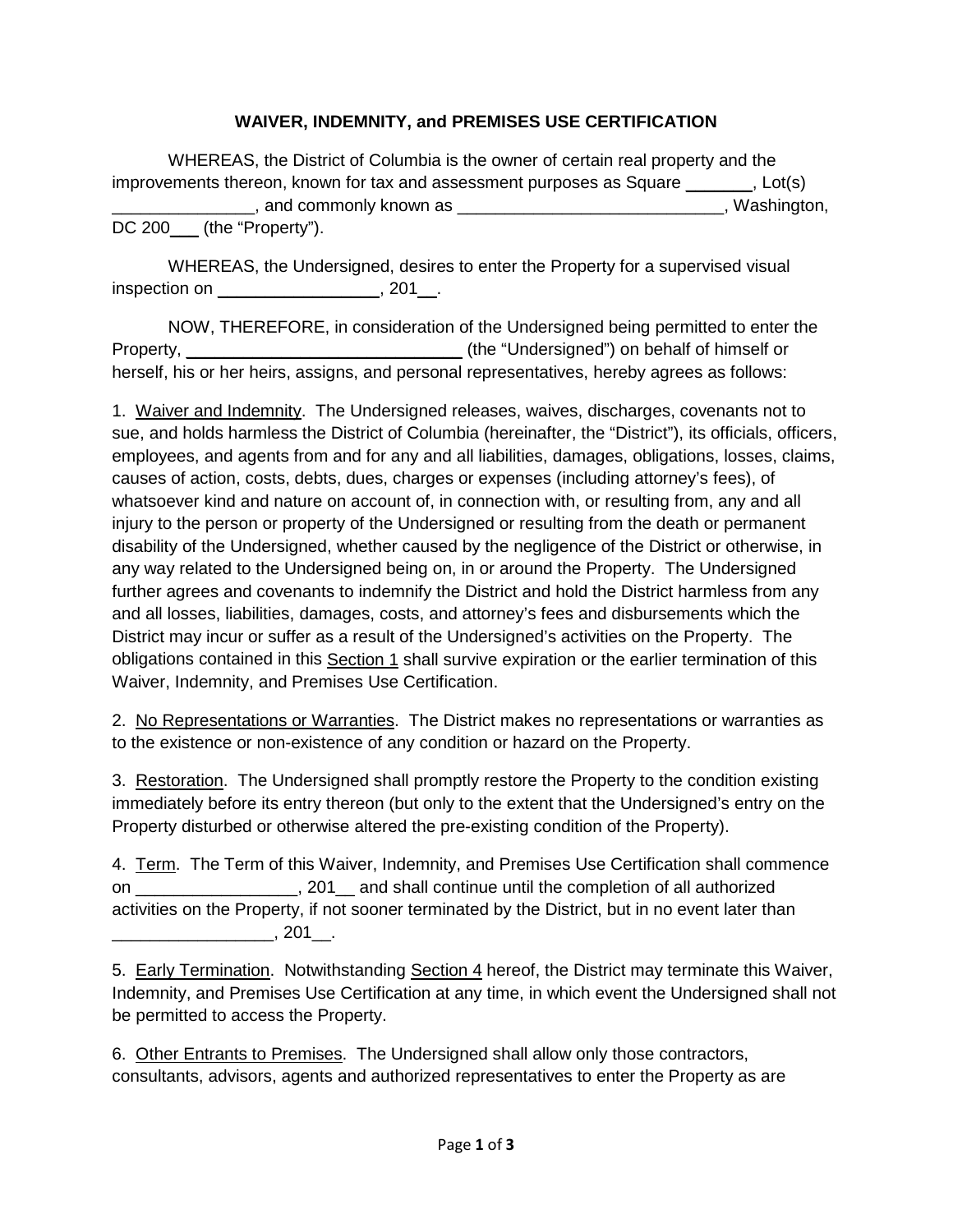approved by the District, and which have signed and executed this Waiver, Indemnity, and Premises Use Certification.

7. Not a Contract for Services. This Waiver, Indemnity, and Premises Use Certification is not intended, nor shall it be deemed or construed, as a contract for services or to bind the District to convey any right, title or interest in the Property to the Undersigned.

8. No Right, Title, or Interest. Nothing contained in this Waiver, Indemnity, and Premises Use Certification and no action or inaction by the District shall be deemed or construed to mean that the District has granted the Undersigned any right, power, or permission to do any act or make any agreement that may create, give rise to, or be the foundation for any right, title, interest, lien, or charge to the Property, including, but not limited to, the grant of a license or easement in the Property.

9. Assignment. The Undersigned may not assign, delegate, or transfer its rights or responsibilities hereunder without the prior written consent of the District.

10. Compliance with Applicable Law. All of the Undersigned's activities on the Property shall be in accordance with all applicable laws, regulations, and requirements, including all work rules and regulations adopted by the District for the Property. The Undersigned shall not use or permit the use of the Premises for the manufacture, storage, dispensing, sale, or drinking of intoxicants, or the use or sale of any illegal drugs or substances, and shall not allow gambling or any illegal practices on the Property.

11. Applicable Law. This Waiver, Indemnity, and Premises Use Certification shall be governed by the laws of the District of Columbia without reference to conflicts of laws principles.

12. Waiver. Waiver by the District of any provision of this Waiver, Indemnity, and Premises Use Certification does not constitute a waiver of future compliance with such provision, and that provision, as well as all other provisions hereof, shall remain in full force and effect.

13. Severability. If any term, provision or section of this Waiver, Indemnity, and Premises Use Certification is held to be unenforceable or invalid under any applicable law or regulation by any court or competent governmental authority having jurisdiction, the remaining provisions shall continue in full force and effect without being impaired or invalidated in any way, and such determined unenforceablilty or invalidity of any term, provision or section shall not preclude the effectiveness of, or alter, any other term, provision or section hereof, unless the effectiveness thereof would result in unjust enrichment or extreme hardship to either of the parties hereto or would otherwise frustrate the basic intent hereof.

*[The Remainder of this Page Left Intentionally Blank]*